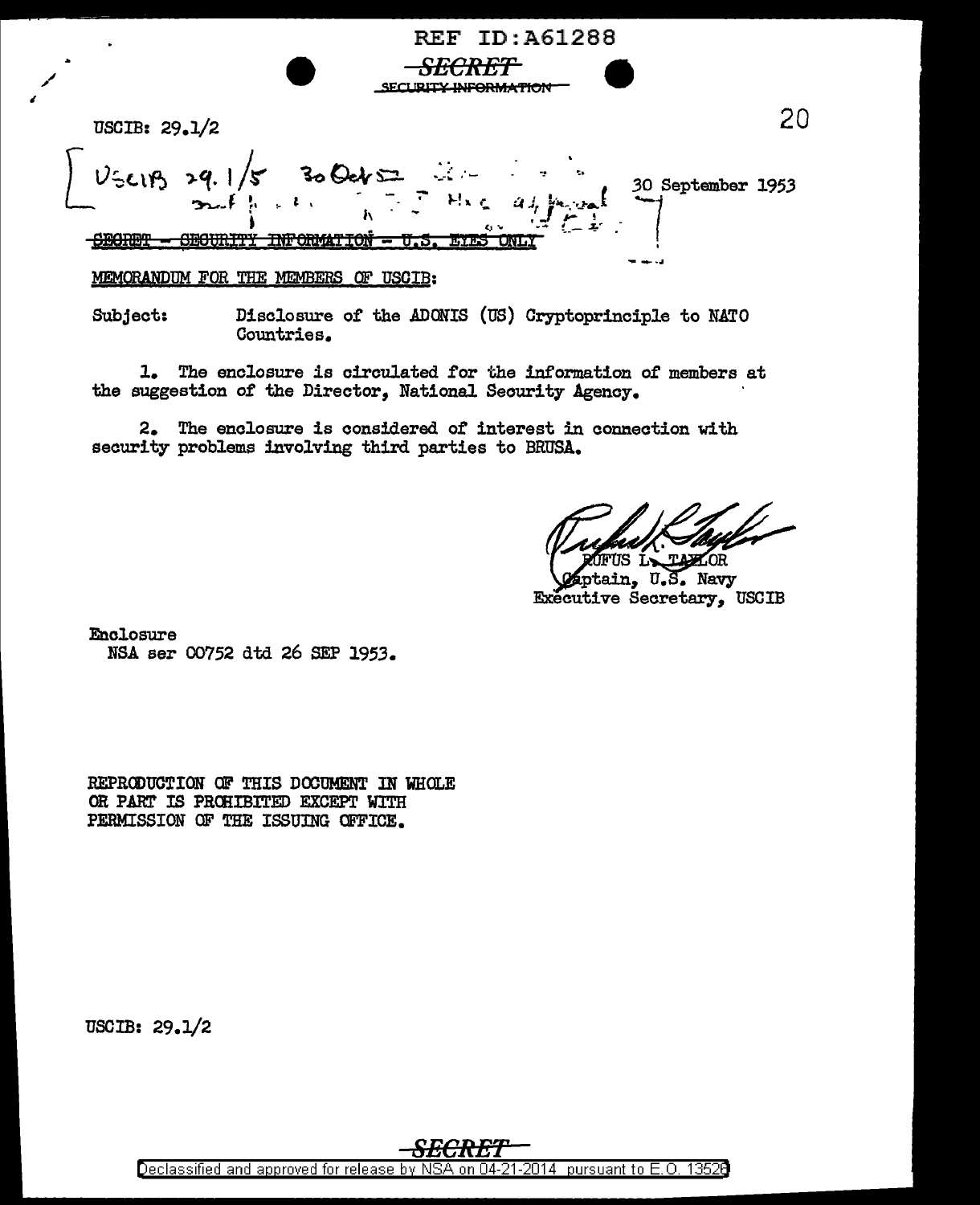

## NATIONAL SECURITY AGENCY WASHINGTON 25. D. C.

Serial: 00752

26 SEP 1953

SECRET - SECURITY INFORMATION

MEMORANDUM FOR THE CHAIRMAN, STATE-DEFENSE MILITARY INFORMATION CONTROL COMMITTEE

SUBJECT: Disclosure of the ADONIS Cryptoprinciple to NATO Countries

1. The problem of secure communications for North Atlantic Treaty Organization  $(NATO)$  military forces has been considered in a series of annual conferences on communication security matters between the  $U_sS_s$ and the U.K. Existing cryptographic systems available for NATO use are inadequate. Except £or NATO Coni'idential and Restricted, all NATO classified messages may be encrypted only in systems authorized by the Standing Group. The only authorized systems now are:

use.

a. One-time pads. This system is not feasible for widespread

b. One-time tape equipment. This system is not £easible £or widespread use and there is an inadequate supply or equipment.

c. The British Typex/Simplex. This system is limited in the same way as one-time pads and by an inadequate supply of machines.

d. The Combined Cipher Machine.

e. The French modified M-209 for low-echelon use.

2. The Combined Cipher Machine (COM) is being used among second level NATO commands only. There are not enough machines for distribution to lower levels. Furthermore, the CCM is considered by U.S. and U.K. experts to offer less security than desired and should be replaced as soon as suitable equipments become available.

**3.** The U.S. Joint Chiefs of Staff and the British Chiefs of Staff have considered the matter of replacement of the COM and both have approved joint Conference recommendations that the machine selected to replace the CCM be also used as the NATO machine.

 $4.$  The cryptoprinciple favored by the  $U_{\bullet}S_{\bullet}$  Joint Chiefs of Staff for replacement of the COM is the ADONIS cryptoprinciple as embodied in the AFSAM-7 and the AFSAM-47B. The ADONIS crypto unit consists of an

Enclosure with USCIB 29.1/2 dated 30 September 1953.

## *SECRET*